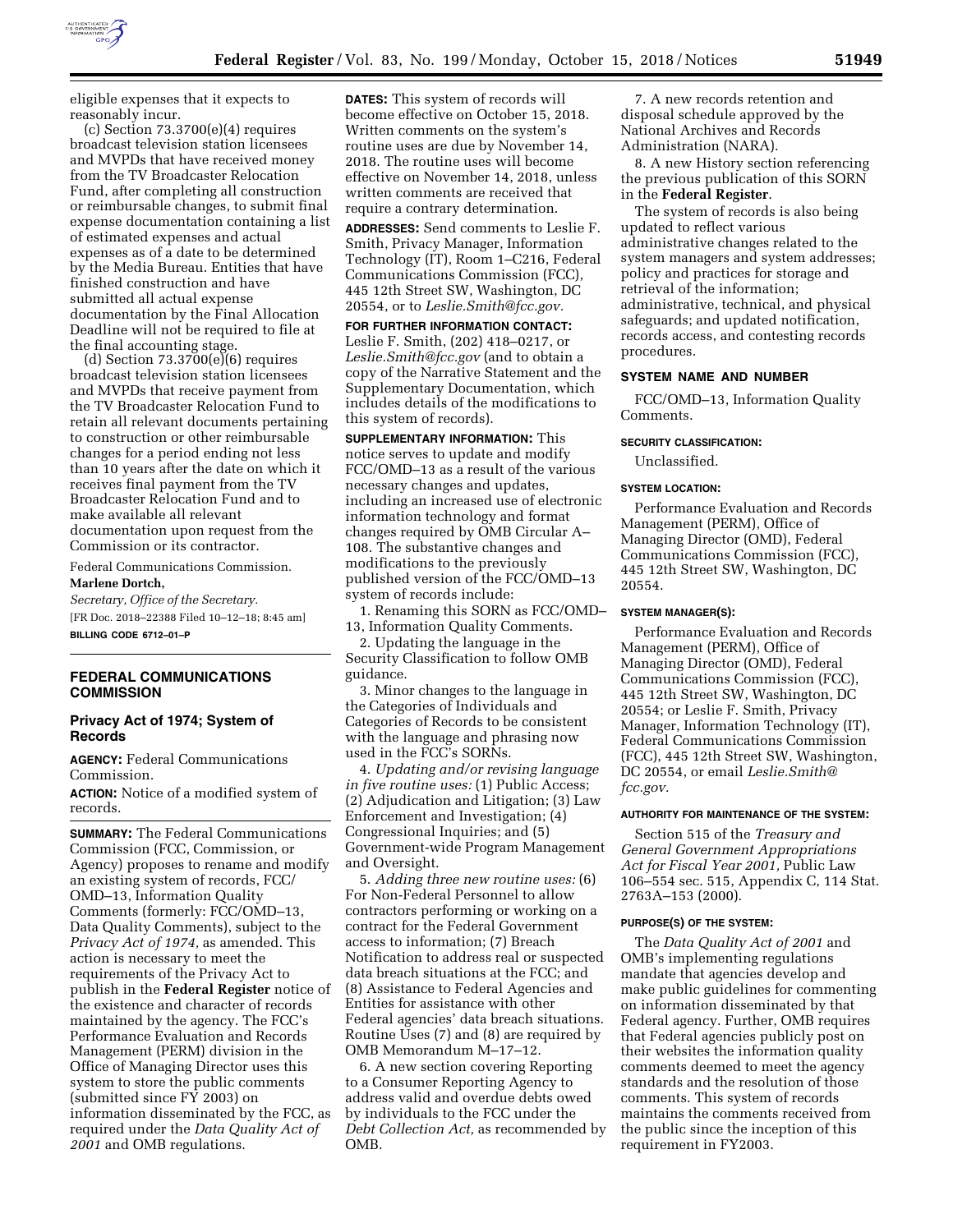### **CATEGORIES OF INDIVIDUALS COVERED BY THE SYSTEM:**

Categories of individuals in this system include, but are not limited to members of the public who have submitted comments or questions through the Information Quality Comments process.

## **CATEGORIES OF RECORDS IN THE SYSTEM:**

Information in this system includes, but is not limited to comments received through the FCC's Information Quality Comment process and, where appropriate, materials that are associated with the resolution of those comments. The system retains information about commenters, but will not make personally identifiable information (PII) about a commenter public on the FCC's website.

## **RECORD SOURCE CATEGORIES:**

The sources for the information in the Information Quality Comments system include, but are not limited to comments submitted by members of the public; correspondence involved in resolving comments; and annual reports to OMB.

#### **ROUTINE USES OF RECORDS MAINTAINED IN THE SYSTEM, INCLUDING CATEGORIES OF USERS AND PURPOSES OF SUCH USES:**

In addition to those disclosures generally permitted under 5 U.S.C. 552a(b) of the Privacy Act, all or a portion of the records or information contained in this system may be disclosed to authorized entities, as is determined to be relevant and necessary, outside the FCC as a routine use pursuant to 5 U.S.C. 552a(b)(3) as follows. In each of these cases, the FCC will determine whether disclosure of the records is compatible with the purpose(s) for which the records were collected:

1. Public Access—In accordance with OMB's requirements (OMB Memorandum from John Graham, August 30, 2004, ''Posting of Information Quality Correction Requests and Responses'' found at: *[https://](https://www.whitehouse.gov/omb/information-regulatory-affairs/) [www.whitehouse.gov/omb/information](https://www.whitehouse.gov/omb/information-regulatory-affairs/)[regulatory-affairs/](https://www.whitehouse.gov/omb/information-regulatory-affairs/)* the complete set of correspondence with a qualifying Information Quality commenter is available on the FCC's Information Quality web page at: *[https://](https://www.fcc.gov/general/information-quality-guidelines-fcc) [www.fcc.gov/general/information](https://www.fcc.gov/general/information-quality-guidelines-fcc)[quality-guidelines-fcc.](https://www.fcc.gov/general/information-quality-guidelines-fcc)* 

2. Adjudication and Litigation—To disclose information to the Department of Justice (DOJ), or in a proceeding before a court or other administrative body before which the FCC is authorized to appear, when: (a) The FCC or any component thereof; or (b) any

employee of the FCC in his or her official capacity; or (c) any employee of the FCC in his or her individual capacity where the DOJ or the FCC has agreed to represent the employee; or (d) the United States Government is a party to litigation or has an interest in such litigation, and the use of such records by the DOJ or the FCC is deemed by the FCC to be relevant and necessary to the litigation.

3. Law enforcement and Investigation—To disclose pertinent information to the appropriate Federal, State, and/or local agency responsible for investigating, prosecuting, enforcing, or implementing a statute, regulation, rule, or order, where the FCC becomes aware of an indication of a violation or potential violation of civil or criminal law or regulation.

4. Congressional Inquiries—To provide information to a Congressional office from the record of an individual in response to an inquiry from that Congressional office made at the request of that individual.

5. Government-wide Program Management and Oversight—To disclose information to the National Archives and Records Administration (NARA) for use in its records management inspections; to the Government Accountability Office (GAO) for oversight purposes; to the U.S. Department of Justice (DOJ) to obtain that department's advice regarding disclosure obligations under the Freedom of Information Act; or to the Office of Management and Budget (OMB) to obtain that office's advice regarding obligations under the Privacy Act.

6. For Non-Federal Personnel—To disclose information to contractors performing or working on a contract for the Federal Government who may require access to this system of records.

7. Breach Notification—To disclose information to appropriate agencies, entities, and persons when (a) the Commission suspects or has confirmed that there has been a breach of the system of records; (b) the Commission has determined that as a result of the suspected or confirmed compromise there is a risk of harm to individuals, the Commission (including its information systems, programs, and operations), the Federal Government, or national security; and (c) the disclosure made to such agencies, entities, and persons is reasonably necessary to assist in connection with the Commission's efforts to respond to the suspected or confirmed breach or to prevent, minimize, or remedy such harm.

8. Assistance to Federal Agencies and Entities—To another Federal agency or

Federal entity, when the Commission determines that information from this system is reasonably necessary to assist the recipient agency or entity in: (a) Responding to a suspected or confirmed breach or (b) preventing, minimizing, or remedying the risk of harm to individuals, the recipient agency or entity (including its information systems, program, and operations), the Federal Government, or national security, resulting from a suspected or confirmed breach.

## **REPORTING TO A CONSUMER REPORTING AGENCY:**

In addition to the routine uses cited above, the Commission may share information from this system of records with a consumer reporting agency regarding an individual who has not paid a valid and overdue debt owed to the Commission, following the procedures set out in the *Debt Collection Act,* 31 U.S.C. 3711(e).

## **POLICIES AND PRACTICES FOR STORAGE OF RECORDS:**

Any paper copies of comments received are made electronic, and once verified, posted on the FCC's website. Any electronic versions of actual comments are also posted on the FCC website.

## **POLICIES AND PRACTICES FOR RETRIEVAL OF RECORDS:**

The Commission saves each record submitted by the name of the person filing it, as well as the date of submittal. The information is subsequently posed to *[www.fcc.gov](http://www.fcc.gov)* by the fiscal year.

Records are retrievable primarily by date of submittal. Under this hierarchy, records are retrievable by name of individual requester.

## **POLICIES AND PRACTICES FOR RETENTION AND DISPOSAL OF RECORDS:**

The National Archives and Records Administration's (NARA) Records Disposition Authority Number: DAA– GRS–2017–0008–0005, requires that information in this system in all media types (including, but not limited to electronic data, records, and files, and paper documents), is to be destroyed six (6) years after the submission of the ''Year-End Information Quality Report'' to OMB or the oversight entity notice of approval, as appropriate, but longer retention is authorized if required for business use.

#### **ADMINISTRATIVE, TECHNICAL, AND PHYSICAL SAFEGUARDS:**

Electronic records are posted on the FCC website, including any complaints and responses, and thus, are publicly available. The electronic records, files, and data are stored within FCC